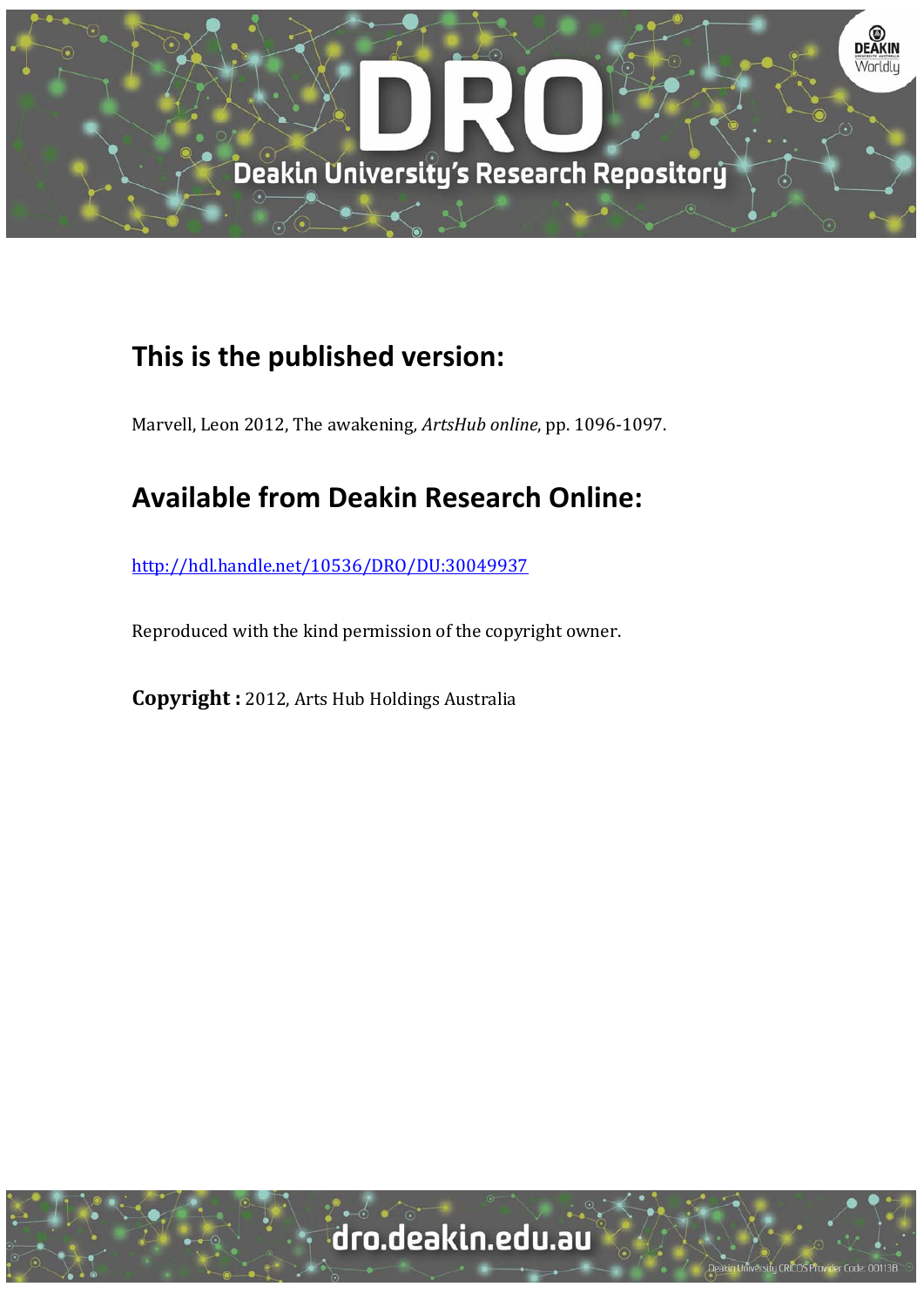# **The Awakening**

### **By Leon Marvell | Wednesday October 24 2012**



Once a staple of the Hollywood film industry, ghost stories are now almost as rare as goblin's toes in Tinseltown. Luckily the British film industry has kept the candle burning for the ghost story for many years, most notably with what has become the tradition of the Christmas ghost story on the *beeb*. *The Awakening* is an original contribution to the genre that transcends its budget limitations through a combination of strong storytelling, inventive direction and excellent performances.

*The Awakening* was written by its director, Nick Murphy, and British spookmeister Stephen Volk, writer of such classic chillers as the television series *Afterlife* and the controversial BBC television Christmas ghost story shocker, *Ghostwatch* (1992). Volk's contribution to the screenplay was the first indication that *The Awakening* would be a cut above the average haunted house story.

The film is set in Britain in 1921, four years after the cessation of hostilities in the Great War, and it essentially explores the 'post traumatic shock' of an entire nation through the redoubtable ghost story trope of a haunted house, and the haunted lives within. In this case the haunted house is a boarding school for boys where a child has been killed. The rector of the school engages the services of a 'ghost hunter' to assure the terrified boys (and teachers) that the death was not supernatural, intending therefore to quash the rumour that a spectral former pupil was responsible for the killing.

The ghost hunter is our central protagonist, Florence, a 'new woman' who has devoted herself, Harry Houdini-style, to the debunking of psychics and their séances that prey upon the hopes and fears of those who have recently lost their loved ones in the war. This is how the film begins: with a séance to contact the recent dead. We witness Florence unmask the subterfuge and parlour tricks of the séance and discover that, as she notes, 'Without science people will believe anything'.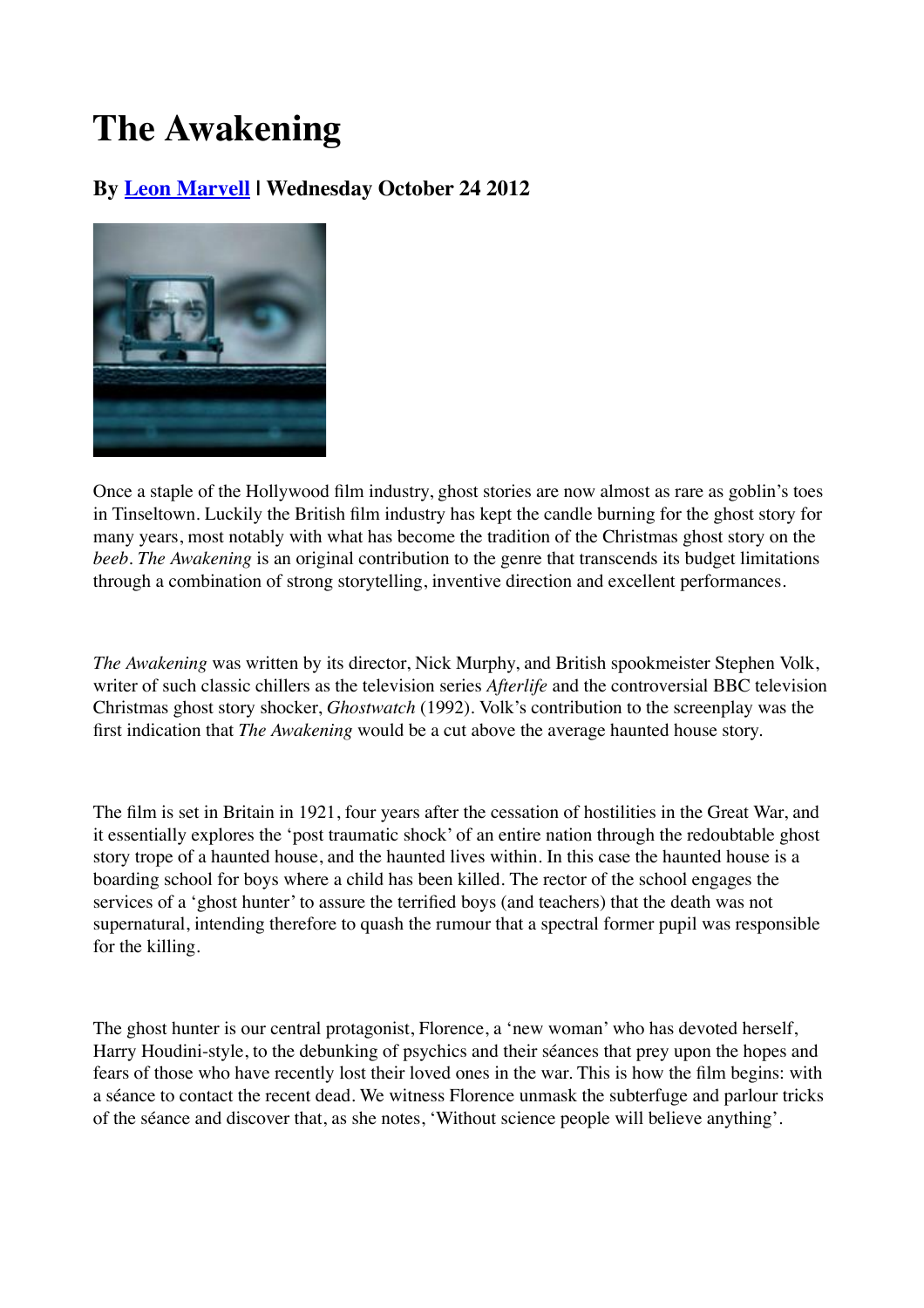Florence travels to the remote boarding school to investigate the recent death, accompanied by her various scientific instruments required for ghost hunting. The isolated boarding school and its surrounds are suitably gothic, even though the director and designers have cleverly avoided the traditional clichés of the genre. In fact much of the unfolding of the story happens in broad daylight, and it is this studious avoidance of the easy, clichéd path that initially signals Murphy as a director with an assured vision for this film.

Rather surprisingly, Florence solves the crime within the first half hour of the film, and the viewer is then presented with a dilemma: what the hell is going to happen in the rest of the movie? Luckily Murphy and Volk have seeded the first half hour of the film with enough unsolved little mysteries that a great deal happens after the resolution of this particular McGuffin; essentially it is Florence's backstory that provides the key to the mysterious goings-on that occupy the rest of the fi lm.

I cannot of course give any of these goings-on away, as that would not only be quite cruel of me, but also disrespectful to the filmmakers who have clearly gone to a great deal of trouble to craft what is in the end an excellent, insightful ghost story. For this they are to be commended. In an era when 'torture porn' horror films dominate the scene, the making of a fine, traditional ghost story is a courageous move and one to be unequivocally applauded.

Having said that, the film does not entirely work as well as it should. Occasionally the pacing is a bit awkward, the scarifying moments a little overwrought, and the film score a little too triumphant. The score (at least for this reviewer) was a little too over-anxious to amplify the dramatic high points, especially in the 'great revelation' scene at the denouement of the film for example, where the Handel-esque strains of the amassed boys choir almost turned the revelation into a melodrama of absurd proportions. But maybe that's just me: I'm always a little suspicious of film scores that are over-the-top – they may be covering plain bad writing. Luckily *The Awakening* gets away with the melodrama of the final scenes.

The performances are uniformly excellent. Of particular note is the lead actor, Rebecca Hall as Florence, who is entirely convincing throughout, bringing a vivid sense of being emotionally and spiritually wounded to her role. Dominic West is also outstanding in his performance as the boarding school master recently returned from the trenches, tortured by the recent past and haunted by the present. Imelda Staunton as Maud, the stalwart, greying school ma'am, adds decided gravitas to what is in the end the triumvirate of intertwined lives and destinies being played out in *The Awakening*.

The DVD has several worthy extras, all of which give considerable insight into the intentions behind the making of the film. *Behind the Scenes* contains interviews with the lead actors, the director and an executive producer and looks in depth at the writing process, casting and themes of the film. *Anatomy of a Scene* looks in detail at the shooting process of the scene where Florence